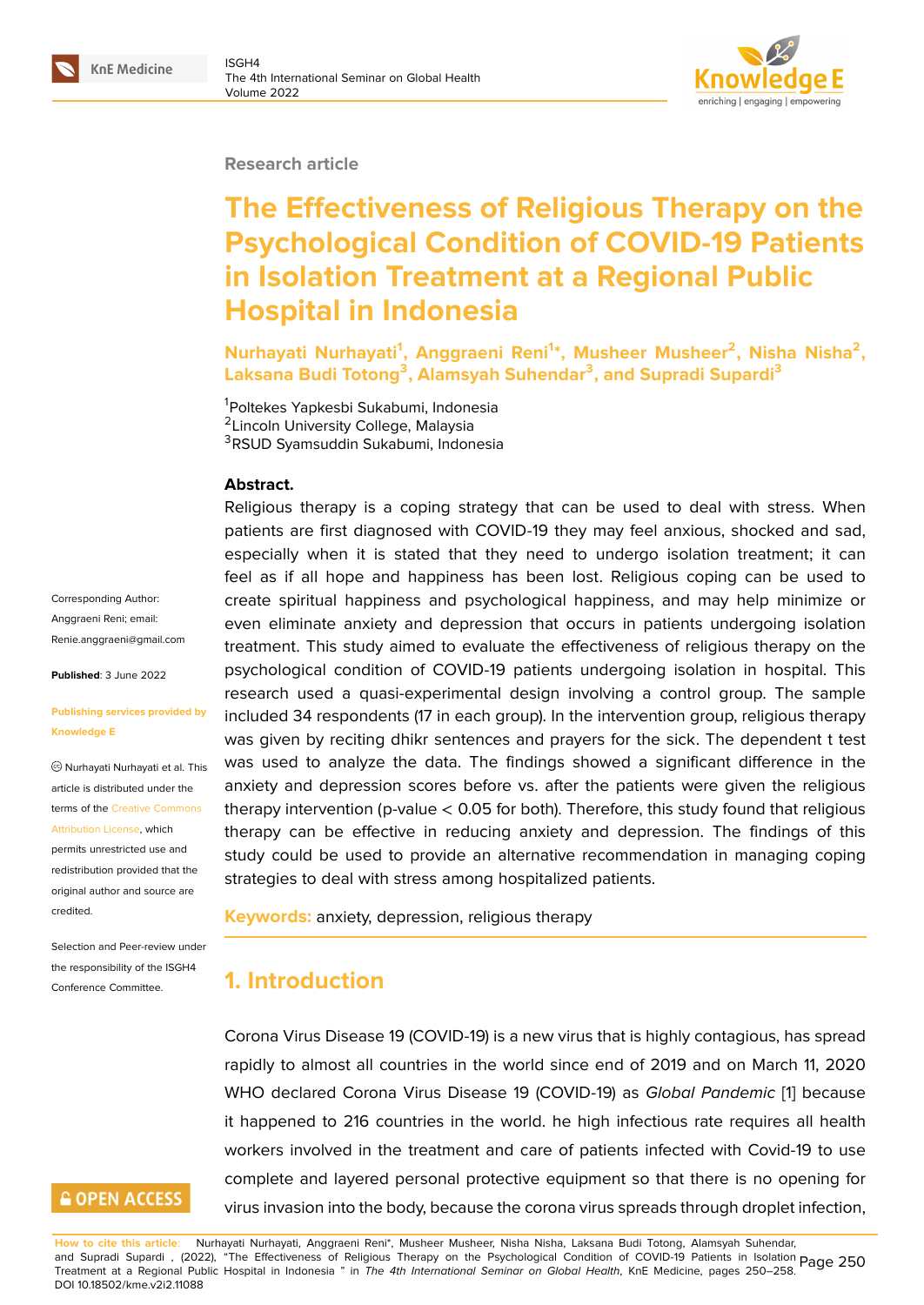and aerosols when performing procedures which manipulate the respiratory area [2]. In addition to the use of complete PPE (Personal Protective Equipment), health protocols must also be strictly adhered to avoid contracting the Covid-19 virus.

To date ( July 15, 2021) the world's population has recorded nearly 189 million po[sit](#page-7-1)ive confirmed cases of Covid-19, with nearly 4.07 million deaths. United State America (USA) is the largest contributor to the number, namely 34 million positive confirmed cases with death toll of 608,000 people (WHO Corona Virus Disease (COVID-19) Dashboard, data uploaded July 16 January 2021.

Indonesia is the 15th country infected with Covid-19 in the world, with 2,780,8003 positive confirmed cases, 504,915 being treated in health care facilities, 2,204,491 recovered cases and 71,397 deaths (Online data from the Indonesian Ministry of Health, uploaded on 16 July 2021). The largest contributor to the number was Jakarta Capital Special Region with an additional figure ( July 16, 2021) of 714,595 positive confirmed cases. West Java ranks  $2^{nd}$  after Jakarta, with the total of 488,689 confirmed cases (online data, Covid-19, corona.jakarta.go.id). So far, in Sukabumi itself, six villages from 33 sub-districts in Sukabumi City have red zone status.

At the beginning of the emergence of the Covid-19 case in Wuhan, China, The Corona Virus was transmitted from animals to humans, but in later cases the mechanism of transmission changed from human to human, and infected humans were the cause of the spread of this virus. Covid-19 infection has a higher transmission and mortality rate compared to Severe Acute Respiratory Syndrome (SARS) and Middle East Respiratory Syndrome (MERS), which previously became a global problem [3] which are similar diseases with the same cause.

The patient's emotional experience when he was first diagnosed with Covid-19 was feeling anxious, shocked, anxious and sad, especially when it wa[s](#page-7-2) stated that he had to undergo isolation treatment, it felt as if all hope and happiness had been lost. there is a family that accompanies it and what's worse is that death always haunts feelings, because news often spreads that the corona virus is so viciously eating away at the health of the infected, it never occurred to him that he would suffer from a disease like covid-19 and have to undergo isolation treatment so as not to infect other people. other. This has become a phenomenon for almost every patient undergoing Covid-19 isolation treatment at Regional Public Hospital R. Syamsudin, SH.

The results of interviews with nursing health professionals in the Covid-19 isolation room at Regional Public Hospital R. Syamsudin, SH said that many patients undergoing isolation treatment felt anxious and nervous about their illness and they had to undergo isolation, there were patients who tried to leave the Covid-19 isolation room individually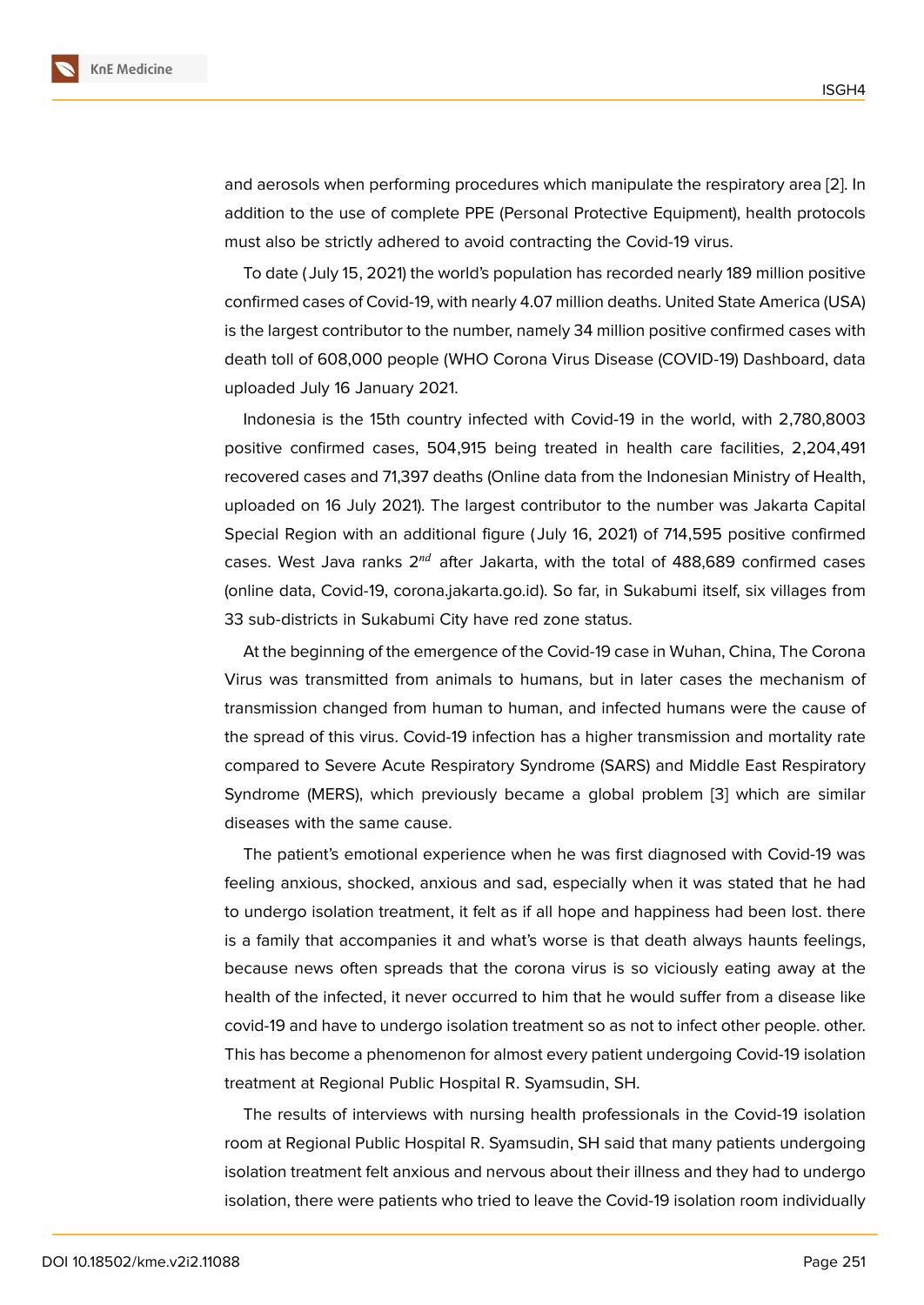forced, and there were families who complained that their family members had to undergo isolation treatment. The family's concern was conveyed as a form of rejection of isolation treatment, because the family was not allowed to visit, let alone wait. This is enforced to minimize human-to-human transmission because visitors or the patient's family do not use complete PPE so they are vulnerable to transmission.

Meantime, the efforts made by health professionals are to restore the physical health condition of patients undergoing isolation treatment by eliminating pathological events due to the virus, and trying to get patients to be healthy again as before they were sick. Meanwhile, there are still very few professionals who pay attention to psychological conditions, religious and spiritual needs. In a situation like this, it is necessary to make efforts to minimize and even eliminate anxiety and anticipate the emergence of depression in patients undergoing isolation treatment at Regional Public Hospital R. Syamsudin, SH Sukabumi City.

Several studies have proven the important role of coping in helping individuals during a pandemic, including [4] overall there are benefits from coping strategies, namely being able to adapt to the difficulties that are present during this pandemic.

In their research involving 1,210 respondents from 194 cities in China. In total, 53.8% of respondents rated t[he](#page-7-3) psychological impact of the outbreak as moderate or severe; 16.5% reported moderate to severe depressive symptoms; 28.8% reported moderate to severe anxiety symptoms; and 8.1% reported moderate to severe stress levels [5]. The results of this study also state that women are more susceptible to stress, anxiety and depression. This is in line with research [6] on 17,865 active Weibo users using a machine learning model, which showed that there was an increase in negati[ve](#page-7-4) emotions (anxiety, stress) and risk assessment, while positive emotions (happiness, life satisfaction) decreased.

From the research it is known that psychological factors play an important role in adherence to public health measures (such as vaccination) and how people cope with the threat of infection and the resulting harm. This is clearly an important issue to consider in the management of infectious diseases, including Covid-19. Psychological reactions to the pandemic include maladaptive behaviors, emotional distress, and defensive responses.

The research has not made efforts to manage stress through religious coping. One of the coping strategies that can be implemented in minimizing stress is religion. Religion can provide individuals with direction/guidance, support, and hope, as well as emotional support. quoted in research conducted by [7] that through prayer, rituals and religious beliefs can help a person in coping when experiencing life stress, because of the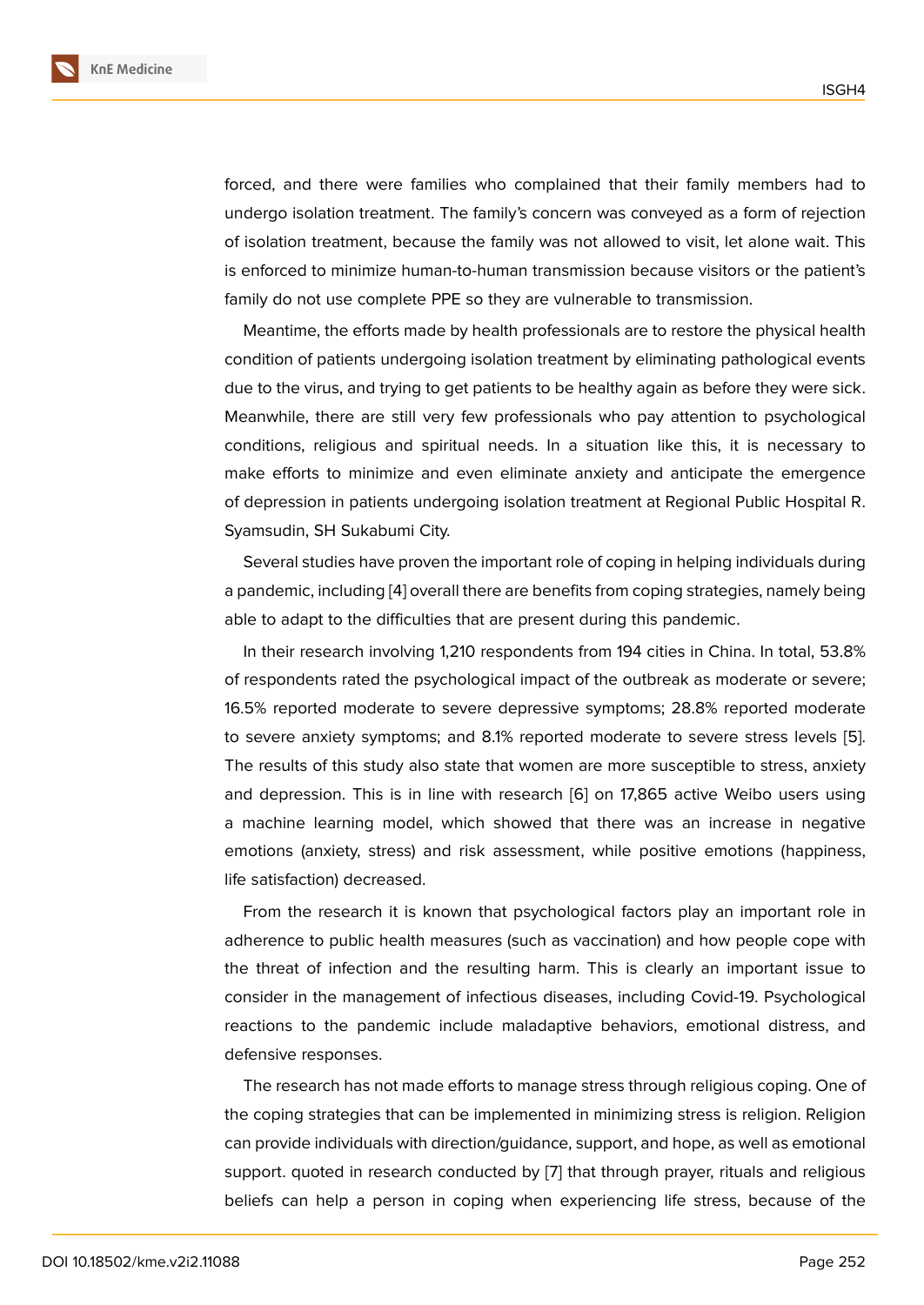

**KnE Medicine**

hope and comfort.Coping is a form of individual behavior to protect themselves from psychological pressures caused by the problems of life experiences. The goals are: 1) eliminating or changing the situation that is causing the problem; 2) controlling the meaning of the situation experienced, so that the problem is reduced; 3) accept emotional consequences within manageable limits.

Religious therapy is a coping strategy in dealing with stress through religion called religious coping .The patient's emotional experience when he was first diagnosed with Covid-19 was feeling anxious, shocked, anxious and sad, especially when it was stated that he had to undergo isolation treatment, it felt as if all hope and happiness had been lost. Religious coping is one of the factors in creating spiritual happiness, psychological happiness and is predicted to minimize or even eliminate anxiety and depression that currently occur in patients undergoing isolation treatment

# **2. Methods**

This study was quasi-experimental with pretest-posttest design and a control group. At first, a pretest was performed on both groups, and the experimental group was received treatment. Then, a posttest was performed on both groups after the intervention. This study has been approved by the Ethics Committee of Syamsudin Regional General Hospital, Indonesia.

The intervention and control groups were each given religious therapy. Reductions in anxiety and depression were measured before the intervention. The study population was all patients who underwent Covid-19 isolation treatment in the orchid room of R Syansudin SH Hospital in West Java, Indonesia from February to June 2021. Inclusion criteria were; (1) Signing written consent if willing to become a respondent; (2) Covid-19 confirmed positive patients who are treated in isolation money; (3) hemodynamics in stable condition; (4) does not experience hearing and vision disorders; (5) having full control of the mind. While the exclusion criteria in this study were patients who experienced decreased consciousness

The research subjects were 15 people in each group. Sample correction of 10% was carried out to avoid sample drop out. So that the number of samples reached 17 in each group. consecutive sampling with intervention and control group was used in this study.

Data were analyzed using descriptive statistics to describe patient characteristics and decreased anxiety using the Beck Anxiety Inventory (BAI) and depression using the Beck Depression Inventory (BDI). In the normality test of anxiety and depression variables using the Monte Carlo test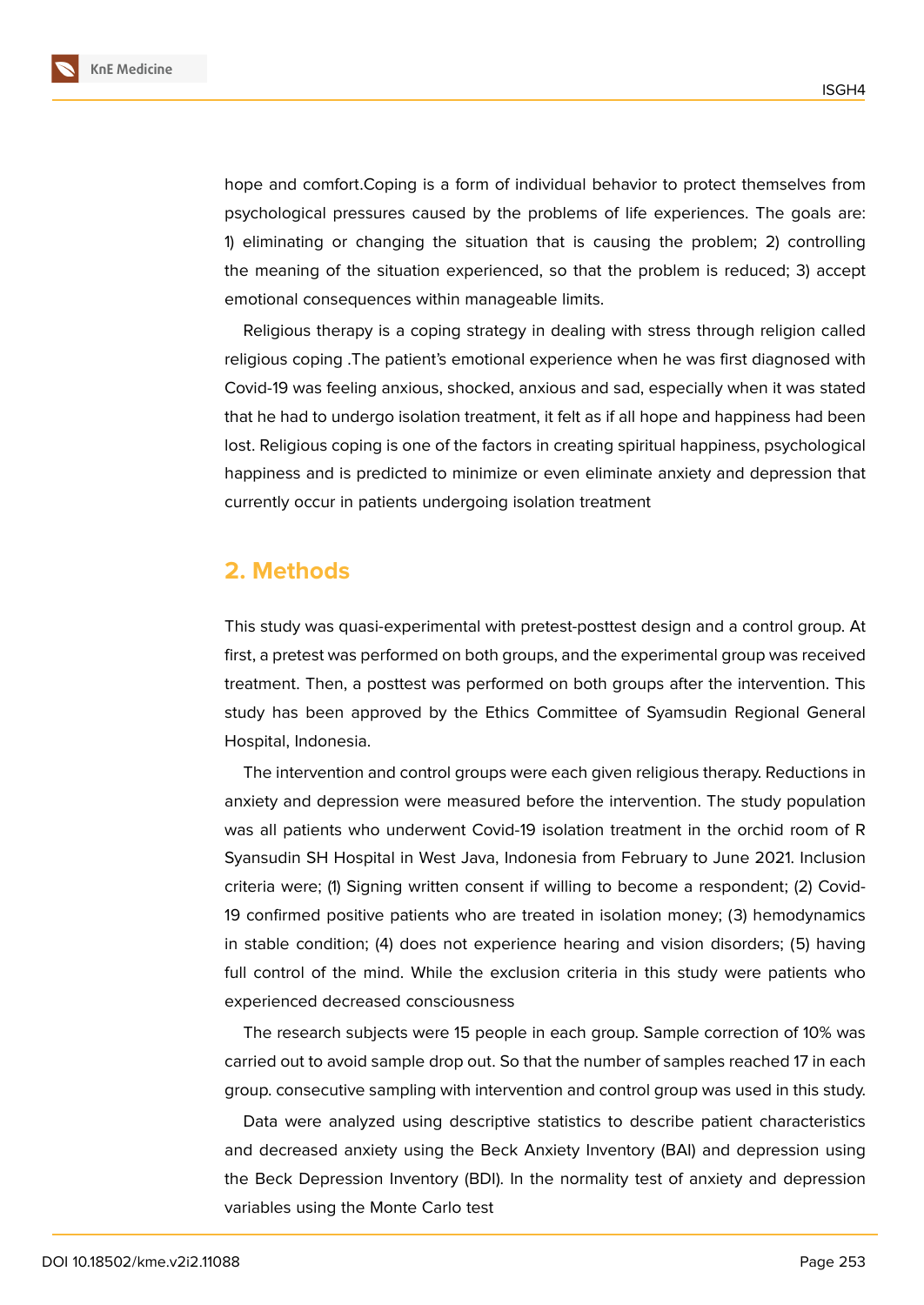

The research was carried out in the Covid-19 isolation treatment room, the Orchid Room of Regional Public Hospital R. Syamsudin, SH Sukabumi City from February 2021 to June 2021 with questionnaire instruments on Socio demographic Characteristics and Questionnaires of Psychological Conditions.

### **3. Results**

Table 1. shows the characteristics of the participants in both intervention and control groups. There were no differences between intervention and control groups in terms of Gender, Last Education, Occupation, Day of Care, Economic Status, Marital Status

| <b>Variable</b>                                                                                                                      | Intervention group (n=17) n Control group (n=17)<br>(%) | n (%)               |  |
|--------------------------------------------------------------------------------------------------------------------------------------|---------------------------------------------------------|---------------------|--|
| Gender: Man Woman                                                                                                                    | 64,7 35,3                                               | 58,8 41,2           |  |
| Last Education: Elementary 29.4 - 41,2 29,4<br>School Junior High School<br>Senior High School University                            |                                                         | 35,3 17,6 35,3 11,8 |  |
| Occupation: Worker Lecturer 11.8 5.9 23.5 23.5 5.9 29.5 5.9 5.9 41.2 17.7 29.5<br>Housewife Retired Civil Ser-<br>vants Entrepreneur |                                                         |                     |  |
| Treatment days: 2 Days 3 Days 11,8 41,2 23,5 23,5<br>4 Days 5 Days                                                                   |                                                         | 29,4 17,6 29,4 23,5 |  |
| Economic Status: Income $< 2.5$ 52.9 47.1<br>million/month Income $> 2.5$<br>million/month                                           |                                                         | 64.7 35.3           |  |
| Marital status: Married 94,15,9<br>Widowed                                                                                           |                                                         | 94,15,9             |  |

| TABLE 1: Characteristics of responden (n=34). |  |  |
|-----------------------------------------------|--|--|
|-----------------------------------------------|--|--|

Table 2: Post intervention and control for anxiety and depression.

| Variable   |     | Intervension group Mean |       | <b>SD</b> |     | Control group | Mean | <b>SD</b> |
|------------|-----|-------------------------|-------|-----------|-----|---------------|------|-----------|
|            | Min | Max                     |       |           | Min | Max           |      |           |
| Anxiety    |     | 28                      | 15,23 | 7,74      | O   | 15            | 5,23 | 5,13      |
| Depression | O   | 30                      | 13,65 | 8,22 0    |     | 11            | 5.95 | 3,83      |

Table 3: Effectiveness of therapy religi.

| Variabel | Intervention Group |           |        | Control group |      |        |
|----------|--------------------|-----------|--------|---------------|------|--------|
|          | Mean               | <b>SD</b> | PValue | Mean          | SD   | PValue |
| Cemas    | 15.24              | 7.42      | 0.941  | 5,3           | 5,23 | 0,384  |
| Depresi  | 13,65              | 8,22      | 0.677  | 5,94          | 3,83 | 0,681  |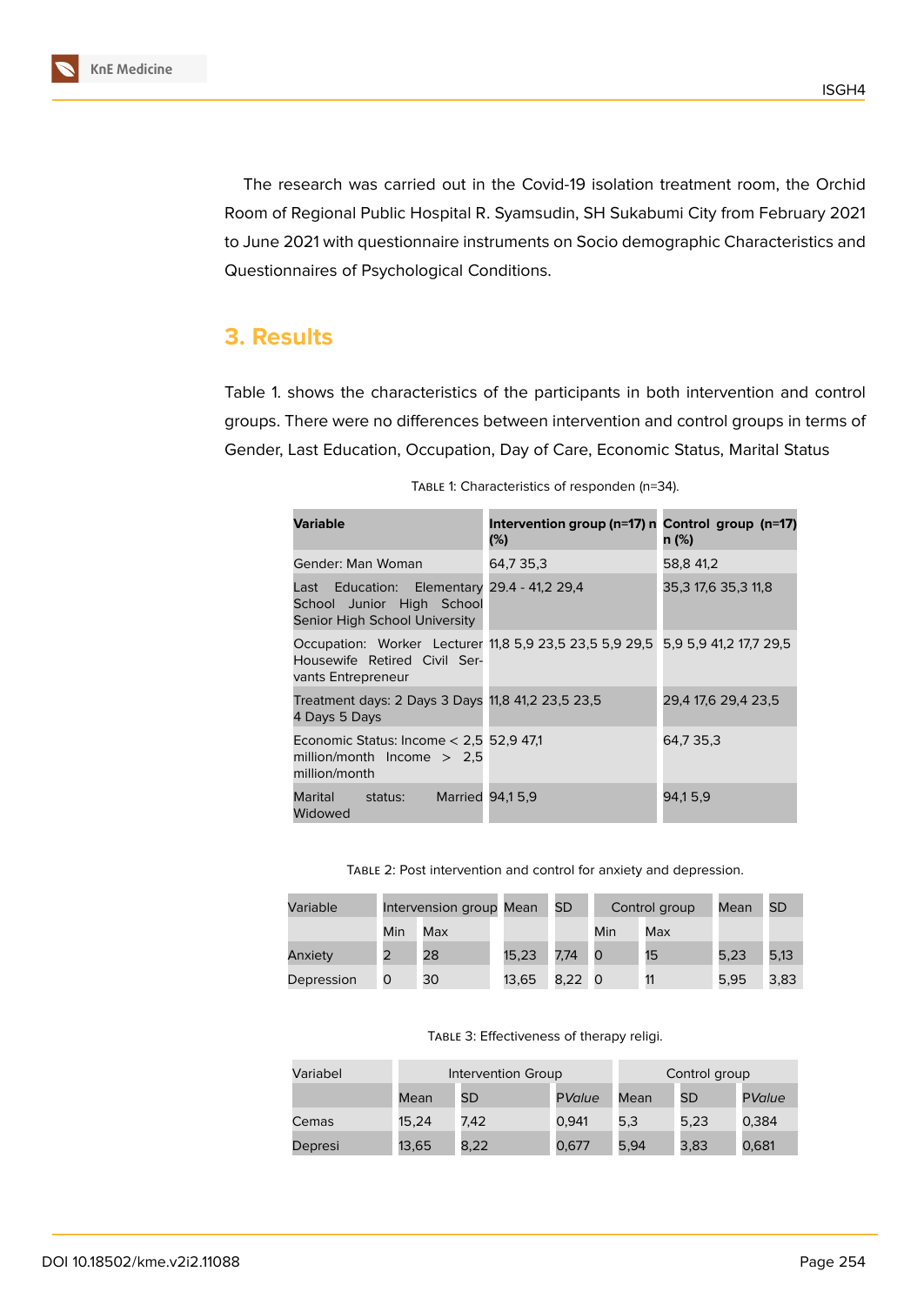| Variable                                                                                 | Mean | <b>SD</b>    | Levene's Test P value |           | l N   |
|------------------------------------------------------------------------------------------|------|--------------|-----------------------|-----------|-------|
| Anxiety in the Intervention 15,24 5,3 7,74<br>Group Anxiety in the Control<br>Group      |      | 5.13         | 0.046 -               | $0.000 -$ | 17 17 |
| Depression in the Intervention 14,65<br>Group Depression in the Con- 19,18<br>trol Group |      | 8.22<br>6,72 | 0.185                 | 0.001     | 17 17 |

Table 4: Average Psychological Conditions (Anxiety and Depression) in the Intervention Group and Control Group.

## **4. Discussion**

The present study acknowledges that religious therapy is used as a therapy to reduce anxiety, in the intervention group there was a decrease in the level of anxiety from moderate anxiety before being given religious therapy intervention to a mild anxiety level after being given religious therapy. this is in line with research that has long been carried out by [8], which states that there is a positive relationship between spirituality, religion and health and is proven in research [9], that religious Dzikr therapy can reduce anxiety, this research is also supported by [10] who said that currently Islamic religious psychotherapy [is](#page-7-5) starting to become an alternative in the treatment of both physical pain and mental illness, in terms of psychoth[er](#page-7-6)apy Islamic religious psychotherapy can reduce anxiety.

This study is in line with research [11] which says Dzikr therapy can reduce anxiety in pregnant women who are waiting for their birth. Relevant to research conducted by [12], that Dzikr therapy can reduce anxiety in patients who will undergo major surgery.

Dzikr is able to express feelings of lif[e a](#page-7-7)nd better mental health. The spiritual approach plays a role in expressing feelings and providing comfort for clients in accepting illness [as](#page-8-0) a trial [13].

Dzikr affects a person's psychological dynamics, Dzikr is believed to make the heart calm, peace of mind results in a clean mind and healthy body. Dzikr will bring one's thoughts [an](#page-8-1)d mental conditions to be directed and balanced [14]. When a Muslim gets used to Dzikr, he believes that he is close to the Creator, and feels protected and gets His protection which can lead to self-confidence, strength, feelings of security, peace and happiness. Dzikr is valuable as worship, is one way to get [a s](#page-8-2)ervant closer to Allah, the calmness when doing Dzikr is able to reduce the anxiety experienced by individuals [11].

Physiologically it can be explained that when sentences of Dzikr and prayer are recited, sound waves are captured by the brain, body cells become active so that [the](#page-7-7)re is an increase in the absorption of enterochromaffin cells which can increase the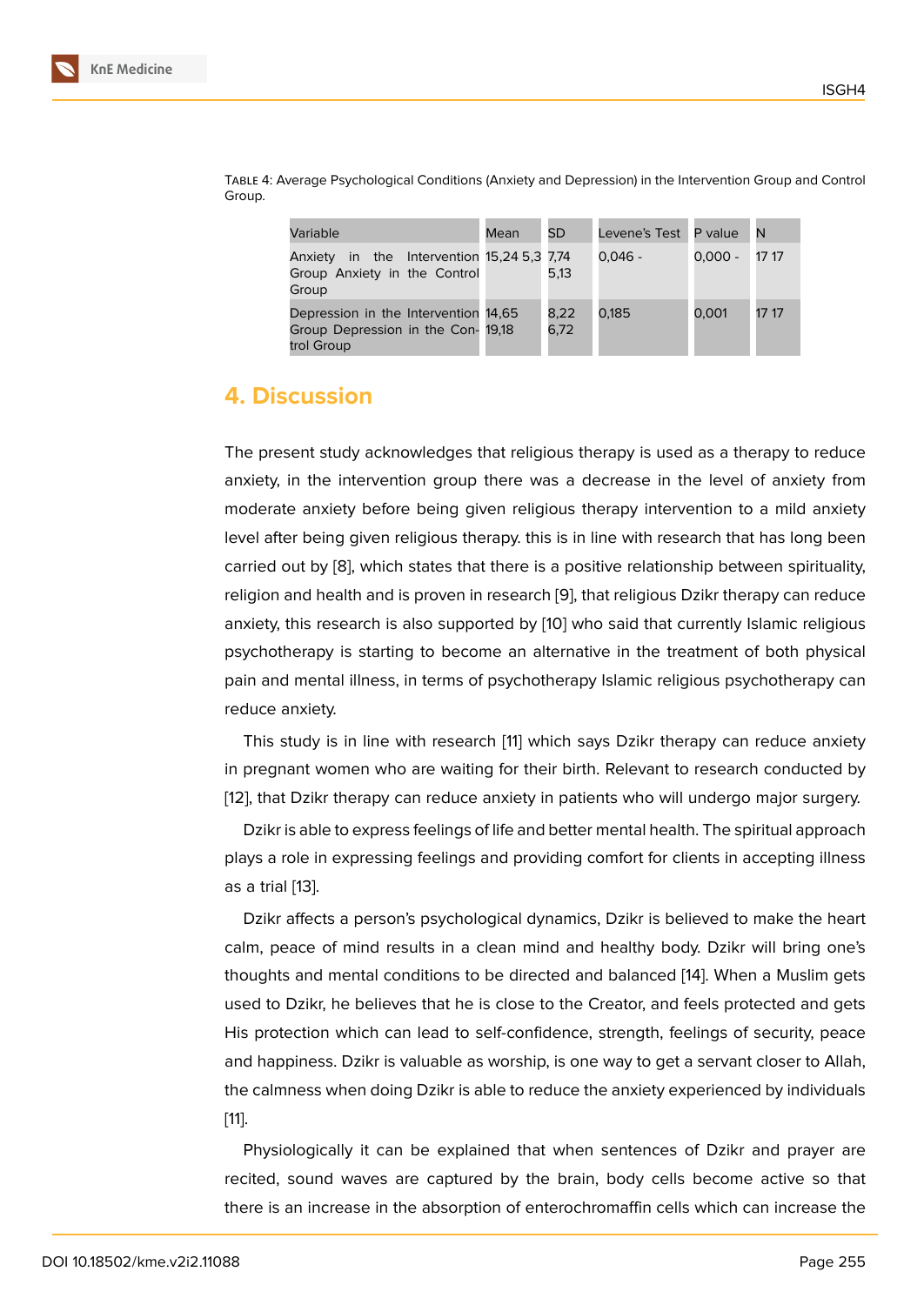hormone serotonin in the dorsal pariqueductal gray matter. This increase causes a state of relaxation so that it can inhibit fear. In addition, through the activation of body cells, sound waves received by the primary visual cortex are transmitted to the left angular gyrus, which translates the visual form of words into audiotoric codes and transmits them to Wernicke's area, then triggers the appropriate response in the arcuate and Broca's area respectively and motor cortex [15].

In a condition of depression due to the effect of adaptive coping isolation, what is done is to do Dzikr to remember Allah. The results of this study are in line with research [16] which says that Dzikr therapy can redu[ce](#page-8-3) depression levels in HIV/AIDS patients. This study is also in line with research [12], which says that Dzikr therapy has an effect on reducing depression levels in the elderly.

[T](#page-8-4)his research is supported by research [14], in the form of a literature review, which says that Islamic psychotherapy based [on](#page-8-0) worship (Dzikr and prayer) is proven effective in curing mental illness, depression because Islamic psychotherapy can find peace of mind.

[17] in their research say that spiritual well-being has a significant relationship with depression in coronary heart patients. The higher a person's spiritual well-being, the lower the level of depression he experiences. This means that the religious approach is ver[y i](#page-8-5)nfluential on psychological conditions. The same thing was conveyed by [18] that the best therapy for mental anxiety is faith in God. Stress can cause several physical diseases, because people who are stressed (depressed) will experience changes in the body's defenses, and the body's defenses become weak, therefore disease wi[ll e](#page-8-6)asily attack them.

Islam believes that to overcome the level of anxiety and stress, humans must return to the Creator. When humans lose their direction from everything that underlies their rational life both physically and psychologically, then in essence humans must return to Allah, the Most Compassionate, Most Merciful, All-Removing Anxiety, All-Giving all solutions to any existing problems [14].

The limitation of this study is the small sample size of public hospitals in Sukabumi, West Java which cannot be generalized to other hospitalized with Covid-19. In addition, this study also did not consider oth[er](#page-8-2) factors or variables.

#### **5. Conclusions**

In conclusion, this study indicated that religious therapy can reduce psychological conditions in patients undergoing Covid-19 isolation treatment. Taking operational procedures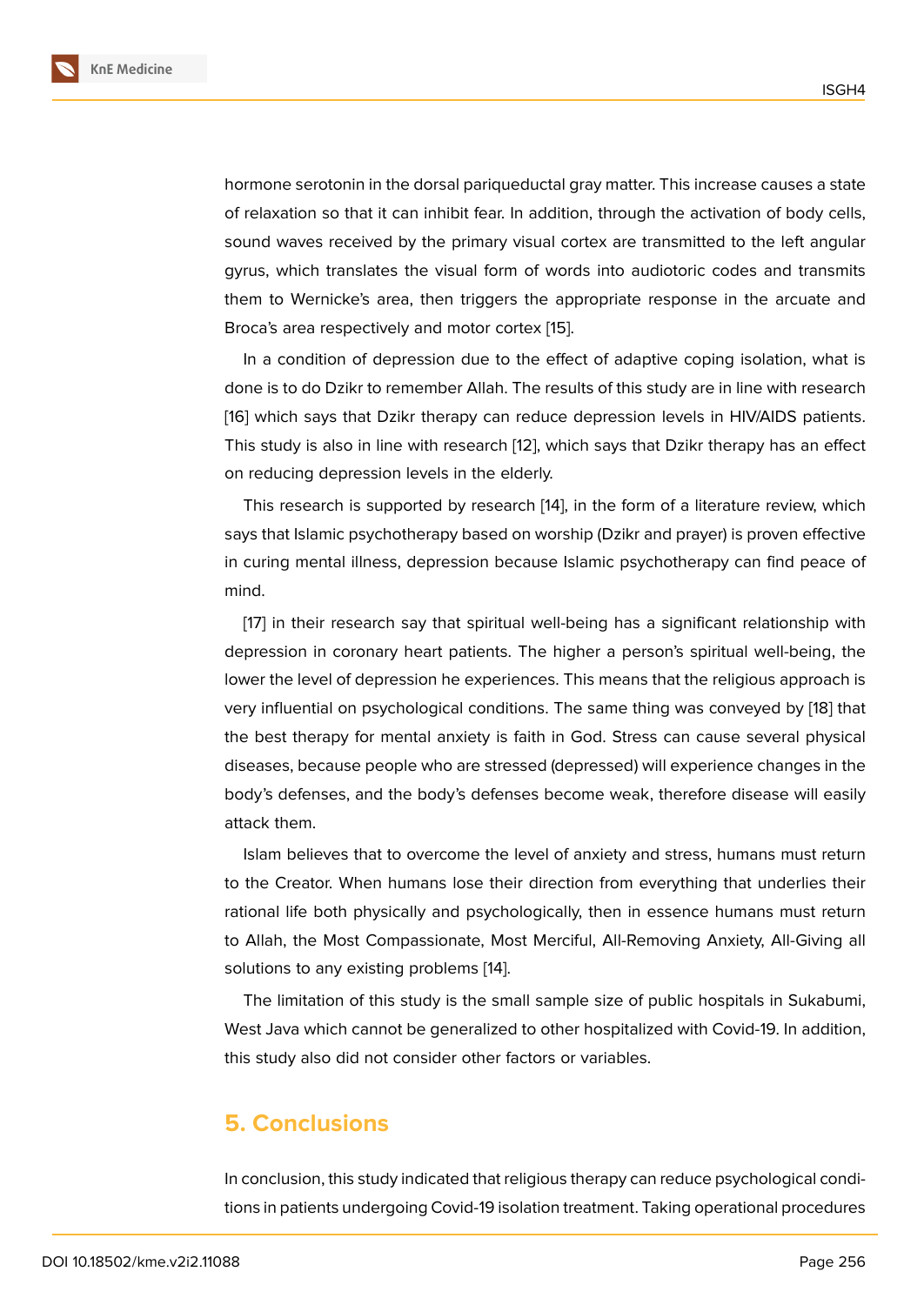**KnE Medicine**

in a hospital is important for using religious therapy in reducing anxiety and depression. In addition, nurses are expected to be able to provide religious dhikr and prayer therapy services for patients undergoing Covid-19 isolation treatment to reduce anxiety. The results of this study can be used as a basis for further research on religious therapy using a more accurate method with follow-up, large and homogeneous sample size.

# **References**

- <span id="page-7-0"></span>[1] Cucinotta D, Vanelli M. WHO declares COVID-19 a pandemic. Acta Biomedica. 2020;91(1):157–160. https://doi.org/10.23750/abm.v91i1.9397
- <span id="page-7-1"></span>[2] Alang S. Islamic therapy management and service procedures. Journal of Islamic Counseling Guidance. 2020;7:77–86.
- <span id="page-7-2"></span>[3] Mahase E. Coronavirus Covid-19 has killed more people than SARS and MERS combined, despite lower case fatality rate. BMJ (Clinical Research Ed.). 2020;368(Feb):641:1-1. https://doi.org/10.1136/bmj.m641
- <span id="page-7-3"></span>[4] Jarnawi J. Managing anxiety amid the corona pandemic. At-Taujih: Islamic Guidance and Counseling. 2020;3(1):60-73. https://doi.org/10.22373/taujih.v3i1.7216
- <span id="page-7-4"></span>[5] Cullen W, Gulati G, Kelly BD. Mental health in the COVID-19 pandemic. QJM: Monthly Journal of the Association of Physicians. 2020;113(5):311–312.
- [6] Li S, Wang Y, Xue J, Zhao N, Zhu T. The impact of Covid-19 epidemic declaration on psychological consequences: A study on active weibo users. International Journal of Environmental Research and Public Health. 2020;17(6):1-9. https://doi.org/10.3390/ijerph17062032
- [7] Notoatmojo S. Health research methodology. Rineka Cipta. Jakarta; 2012.
- <span id="page-7-5"></span>[8] Larson DB, Sherrill KA, Lyons JS et al. Associations between dimensions of religious commitment and mental health. American Journal of Psychiatry. 1992;149(4):557– 559. https://doi.org/10.1176/ajp.149.4.557
- <span id="page-7-6"></span>[9] Fitriani A, Supradewi R. Systematic desensitization with relaxation of dzikr to reduce anxiety symptoms in cases of phobia disorders. PHILANTHROPY: Journal of Psychology. 2019;3(2):75-88. https://doi.org/10.26623/philanthropy.v3i2.1689
- [10] Nugraha AD. Understanding anxiety: An Islamic psychology perspective. Indonesian Journal of Islamic Psychology 2020;2(1):1–22.
- <span id="page-7-7"></span>[11] Rahman A. Dhikr therapy in Islam against anxiety levels in pregnant women. Journal of Islamic Religious Education. 2020;5(1):76-91.